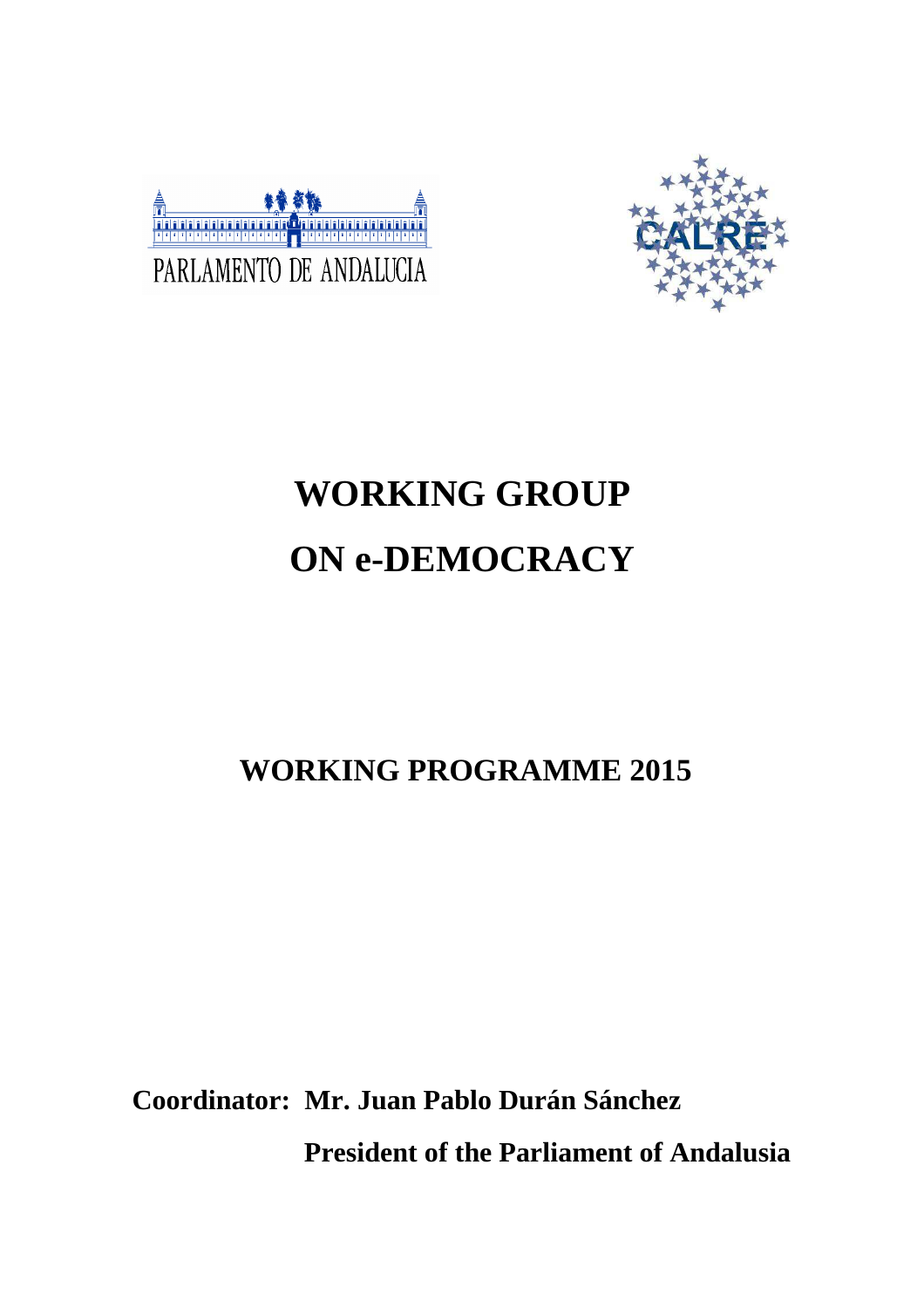

### **1.- INTRODUCTION**

At the Plenary Assembly of the Conference of European Regional Legislative Assemblies (CALRE) held in Santiago de Compostela between 6 and 8 of November 2014, the President of the Parliament of Andalusia, Mr. Manuel Gracia Navarro, assumed the responsibility and commitment to be the coordinator, for the third consecutive year, of the CARLE Working Group on e-Democracy.

e-Democracy, also called Digital Democracy, is about using the means and tools offered by information and communication technologies (ICTs), and the Internet in particular, to disseminate knowledge of the work carried out by public institutions and to facilitate the participation of all citizens in democratic processes.

In fact, it is a matter of promoting and fostering citizens' interaction with the public institutions and public authorities that represent them. Such interaction is based on the principles of access to information, transparency, accountability, participation and active listening.

In the current context, where disaffection and mistrust of citizens towards public institutions is growing every day, e-Democracy and Transparency are two elements inherent in the  $21<sup>st</sup>$  century Democracy and they stand as a unique opportunity to bridge the gap between European citizens and their institutions, and so recover their interest and trust.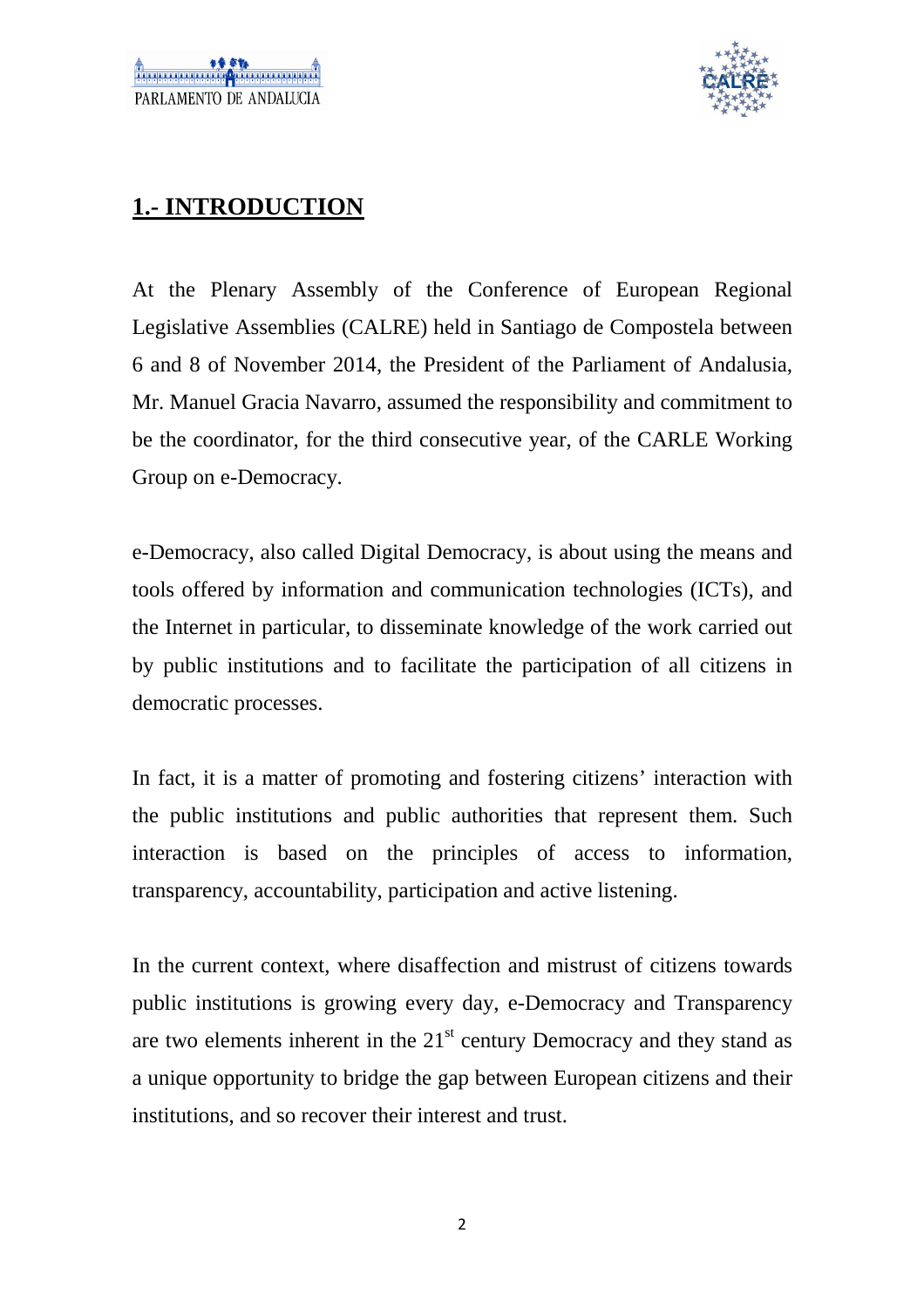

The Regional Legislative Assemblies are one of the most immediate bodies to meet the citizens' needs and demands. Therefore, it is necessary to create and enhance an Open Parliament that would report on its work under the principle of Transparency and encourage and foster the active participation of the citizens when it comes to taking legislative decisions affecting their immediate environment.

Well aware of working in a constantly changing field, the CARLE Working Group on e-Democracy aims to establish a basis for and maintain its progress towards a more participatory and transparent democracy within European Regional Legislative Assemblies, as an indispensable means to strengthen our democratic system. The methodology for achieving such a goal includes research, analysis, sharing of good practices, consultation and implementation of Transparency and e-Democracy through the recommendations and proposals to be submitted to the CARLE Plenary Assembly.

#### **2.- BACKGROUND**

The President of the Parliament of Andalusia took over the coordination of the Working Group on e-Democracy for the first time at the CARLE Plenary Assembly held in Extremadura on 29 and 30 November 2012.

The context then was of extreme sensitivity. On the one hand, the effects of the economic, social and political crisis had stretched the trust of the citizens in their public representatives to the limit. On the other hand, most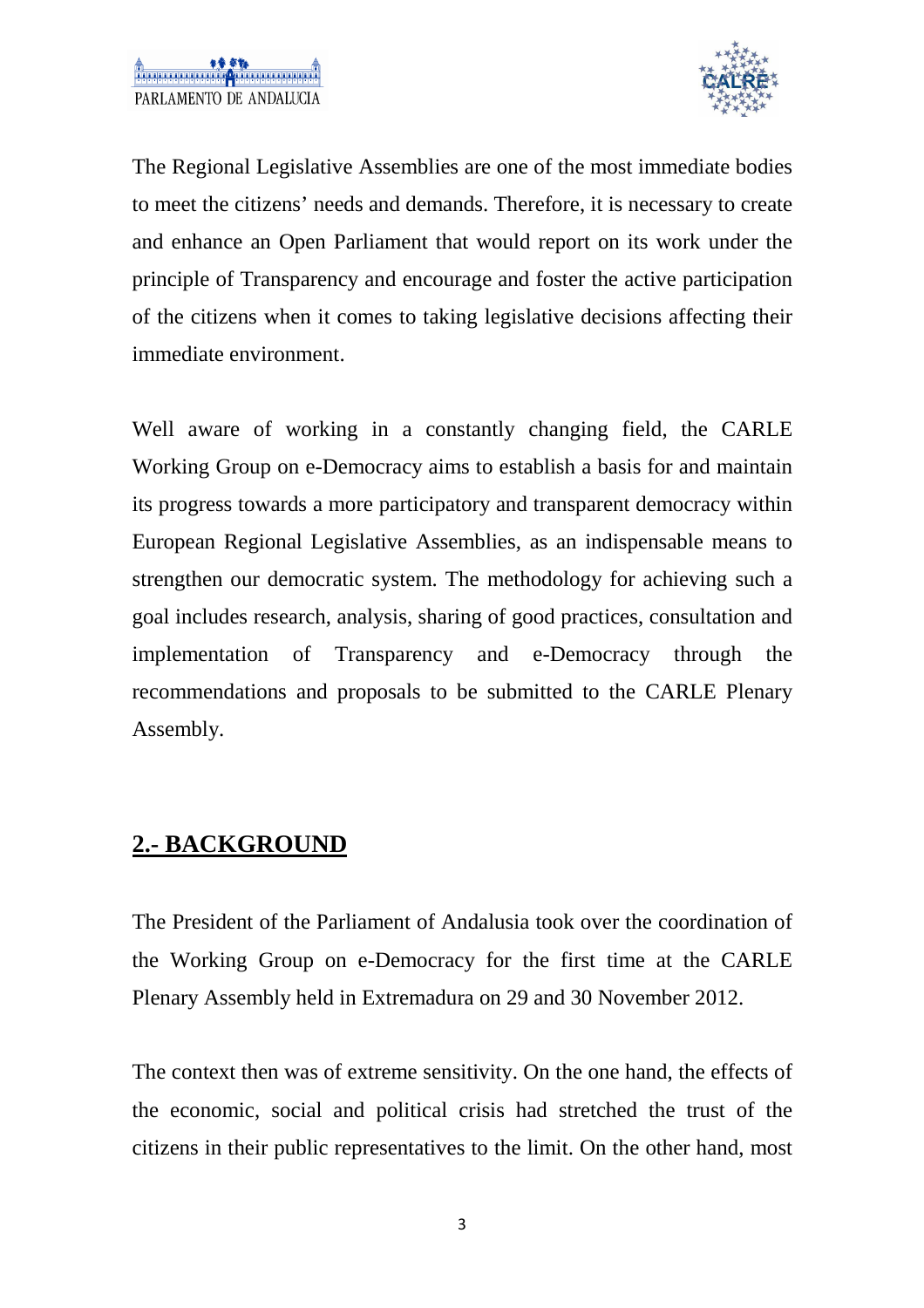

European Regional Legislative Assemblies had just started to use ICTs as a tool to inform the citizenship of their work, mainly through websites and social networks.

Over the years 2013 and 2014, the Working Group on e-Democracy has both witnessed and promoted the progress made in participatory democracy by European Parliaments.

Let us point out the contribution of the European Regional Legislative Assemblies of Brussels-Capital (Belgium), Walloon Region (Belgium), Wallonia-Brussels (Belgium), Styria (Austria), Åland Islands (Finland), Abruzzi (Italy), Veneto (Italy), Sicily (Italy), the Azores (Portugal), Extremadura (Spain), Galicia (Spain), Principality of Asturias (Spain), Murcia (Spain), Salzburg (Austria), Molise (Italy), Valle d'Aosta (Italy), Umbria (Italy), and Wales (United Kingdom), which were part of the working group during the previous editions under the coordination of the Parliament of Andalusia (Spain).

Among the work carried out so far, we should highlight two studies on the situation of e-Democracy in European regional Parliaments, which have served to test and follow the implementation of the Information, e-Consultation, e-Participation, and e-Voting phases. The seminars held at the Andalusian Parliament in June 2013 and 2014 have also proved very fruitful as regards the sharing of good practice and expert advice.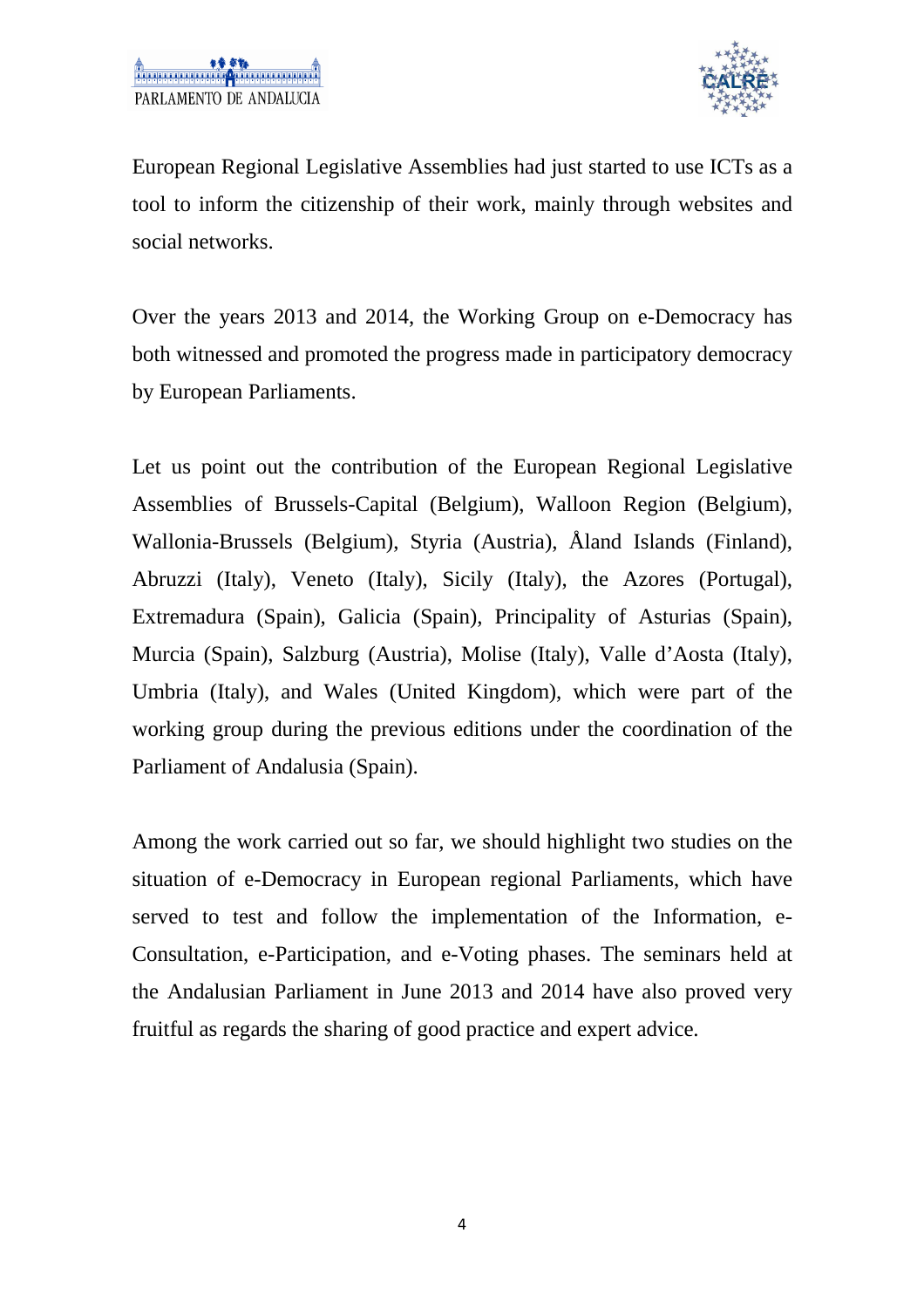

The reports and conclusions of the work carried out are available on the CARLE (www.calrenet.eu) and on the Parliament of Andalusia websites (www.parlamentodeandalucia.es).

#### **3.- OBJECTIVES FOR 2015**

The objectives of the Working Group on e-Democracy for the year 2015 are as follows:

- 1) To foster the Transparency and Accountability of European Regional Parliaments based upon the principles of access to public information and active publicity.
- 2) To implement the tools of e-Democracy in European Regional Parliaments, and establish minimum elements (information on the web, social networks, etc.) to be taken into account by all CARLE Assemblies.
- 3) To share proposals and projects for good practice in e-Democracy as a means to progress towards a more participatory and collaborative Democracy that would meet the citizens' demands and interests.
- 4) To provide advice to European Regional Parliaments on request, regarding the implementation, development, and management of e-Democracy and Transparency tools.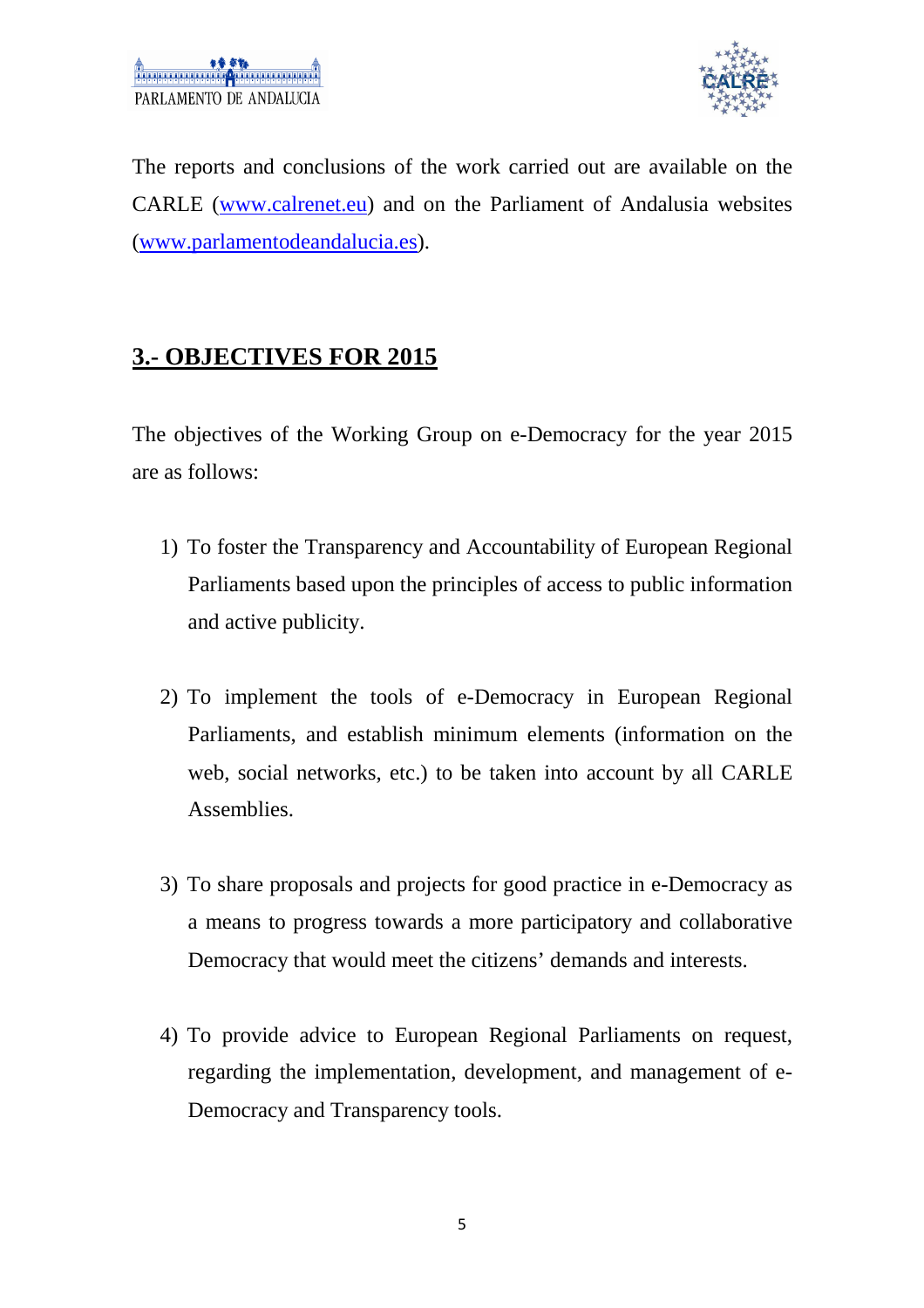

- 5) To set up collaboration networks with universities, study centres, and experts to deepen the knowledge, research, and implementation of new channels and tools to improve communication with and participation of the citizens in the CARLE Assemblies.
- 6) To enhance the visibility of CARLE through the website and social networks by a collaborative action, under the leadership of the CARLE Presidency, and with the contributions of other European Regional Parliaments.
- 7) To submit a proposal for a strategy on e-Democracy to the CARLE Plenary Assembly, with a focus on Transparency and Participation, based on the studies and meetings of the Working Group.

#### **4.- WORKING GROUP MEMBERS**

| <b>COUNTRY</b> | <b>ASSEMBLY</b>                                      | <b>MEMBER</b>                                                          |
|----------------|------------------------------------------------------|------------------------------------------------------------------------|
| <b>SPAIN</b>   | <b>PARLAMENTO DE</b><br><b>ANDALUCIA</b><br>(Coord.) | <b>JUAN PABLO</b><br>DURÁN SÁNCHEZ<br>President<br>(Coord.)            |
| <b>AUSTRIA</b> | <b>PARLIAMENT</b><br><b>OF STYRIA</b>                | <b>FRANZ MAJCEN</b><br>President                                       |
| <b>AUSTRIA</b> | <b>PARLIAMENT</b><br><b>OF SALZBURG</b>              | <b>BRIGITTA PALLAUF</b><br>President                                   |
| <b>BELGIUM</b> | <b>FLEMISH</b><br><b>PARLIAMENT</b><br>(VLAANS)      | <b>JULIE CLEMENT</b><br>Director Communication<br>& External Relations |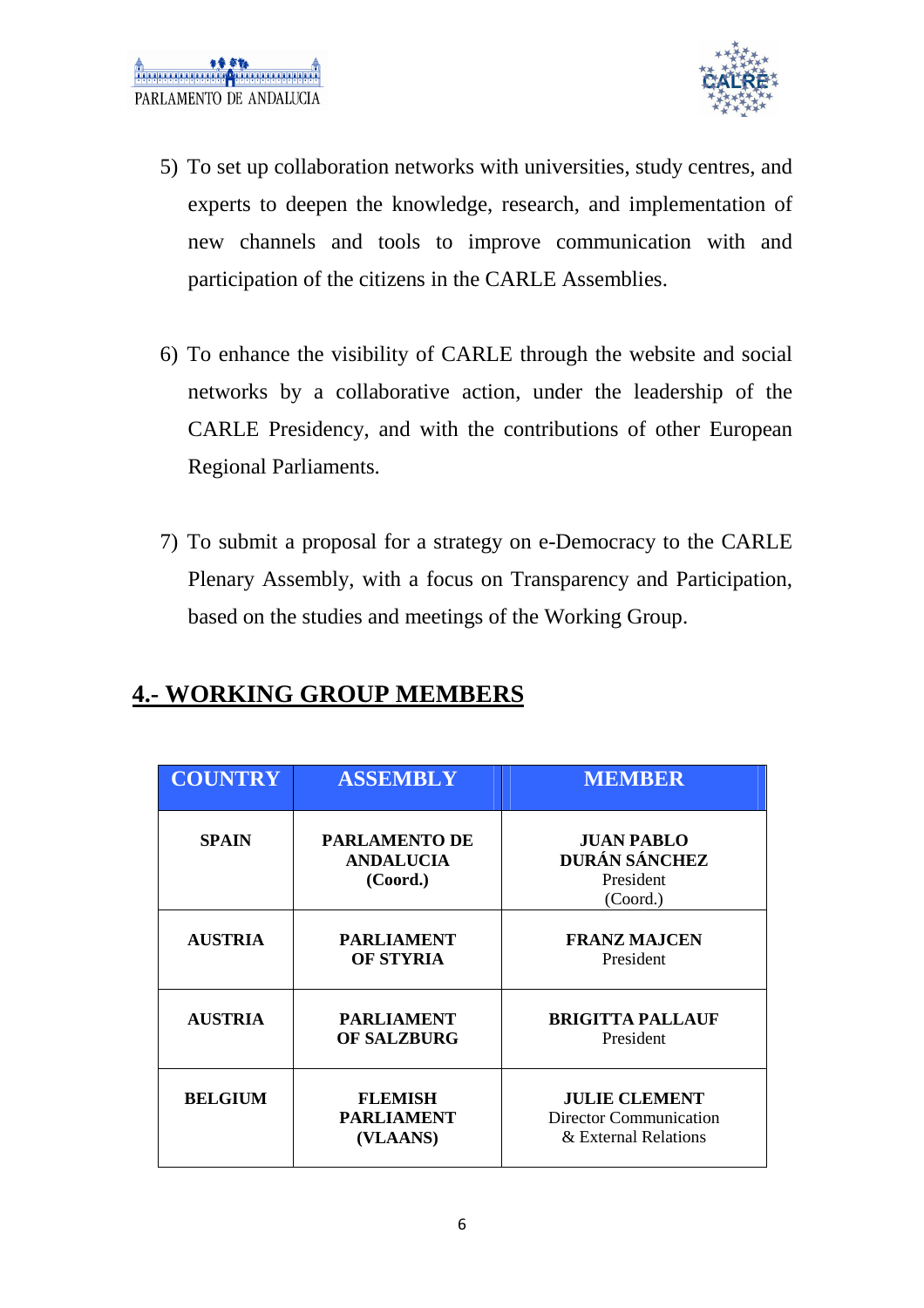

| <b>BELGIUM</b> | <b>PARLIAMENT</b><br><b>WALLON</b>                                                                    | <b>ANDRÉ ANTOINE</b><br>President                    |
|----------------|-------------------------------------------------------------------------------------------------------|------------------------------------------------------|
| <b>BELGIUM</b> | <b>PARLIAMENT OF THE</b><br><b>FRENCH</b><br><b>FEDERATION</b><br><b>WALLONIA-</b><br><b>BRUSSELS</b> | PHILIPPE COURARD<br>President                        |
| <b>SPAIN</b>   | <b>JUNTA GENERAL</b><br>PRINCIPADO DE<br><b>ASTURIAS</b>                                              | PEDRO SANJURJO<br><b>GONZÁLEZ</b><br>President       |
| <b>SPAIN</b>   | <b>PARLAMENTO</b><br><b>DE CANARIAS</b>                                                               | <b>CAROLINA DARIAS</b><br>SAN SEBASTIÁN<br>President |
| <b>SPAIN</b>   | <b>PARLAMENTO</b><br>DE EXTREMADURA                                                                   | <b>BLANCA MARTÍN DELGADO</b><br>President            |
| <b>SPAIN</b>   | <b>PARLAMENTO DE</b><br><b>GALICIA</b>                                                                | PILAR ROJO NOGUERA<br>President                      |
| <b>SPAIN</b>   | <b>ASAMBLEA</b><br><b>REGIONAL</b><br><b>DE MURCIA</b>                                                | <b>ROSA PEÑALVER PÉREZ</b><br>President              |
| <b>FINLAND</b> | <b>PARLIAMENT OF</b><br><b>THE ÅLAND ISLANDS</b>                                                      | <b>BRITT</b><br><b>LUNDBERG</b><br>President         |
| <b>ITALY</b>   | <b>REGIONAL COUNCIL</b><br><b>OF ABRUZZO</b>                                                          | <b>GIUSEPPE DI PANGRAZIO</b><br>President            |
| <b>ITALY</b>   | <b>REGIONAL COUNCIL</b><br><b>OF LOMBARDY</b>                                                         | RAFFAELE CATTANEO<br>President                       |
| <b>ITALY</b>   | <b>REGIONAL COUNCIL</b><br><b>OF MOLISE</b>                                                           | <b>VINCENZO NIRO</b><br>President                    |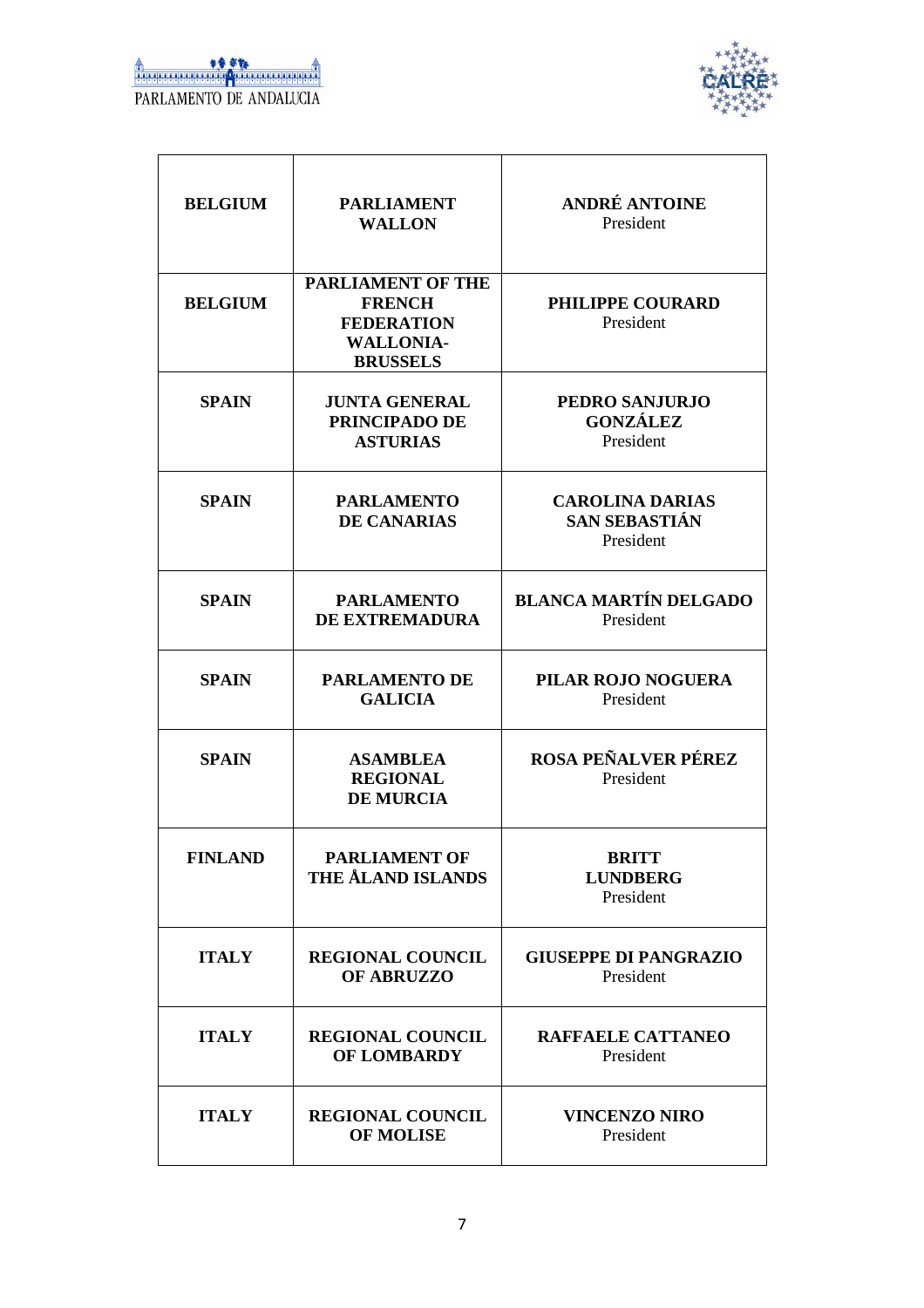

| <b>ITALY</b>    | <b>REGIONAL COUNCIL</b><br><b>OF PIEDMONT</b>                                                              | <b>MAURO LAUS</b><br>President                  |
|-----------------|------------------------------------------------------------------------------------------------------------|-------------------------------------------------|
| <b>ITALY</b>    | <b>REGIONAL COUNCIL</b><br><b>OF UMBRIA</b>                                                                | <b>EROS BREGA</b><br>President                  |
| <b>PORTUGAL</b> | <b>LEGISLATIVE</b><br><b>ASSEMBLY OF</b><br><b>THE AUTONOMOUS</b><br><b>REGION OF</b><br><b>THE AZORES</b> | <b>SANDRA COSTA</b><br><b>General Secretary</b> |

# **5.- LINES OF ACTION**

The CARLE Working Group on e-Democracy will focus on the following lines of action for 2015:

# **1. Implementation of the Public Transparency principles in European Regional Parliaments.**

Considering that the Transparency of public institutions is one of the axes of e-Democracy, and one of the main demands of European citizens, the objective is to analyse and quantify the implementation of Public Transparency in the European Regional Parliaments which are members of CARLE.

To this end, the Working Group will carry out a study on the degree of Transparency of the European Regional Legislative Assemblies through a specific questionnaire which will analyse the legislation on Transparency in European regions, the presence of Transparency measures in the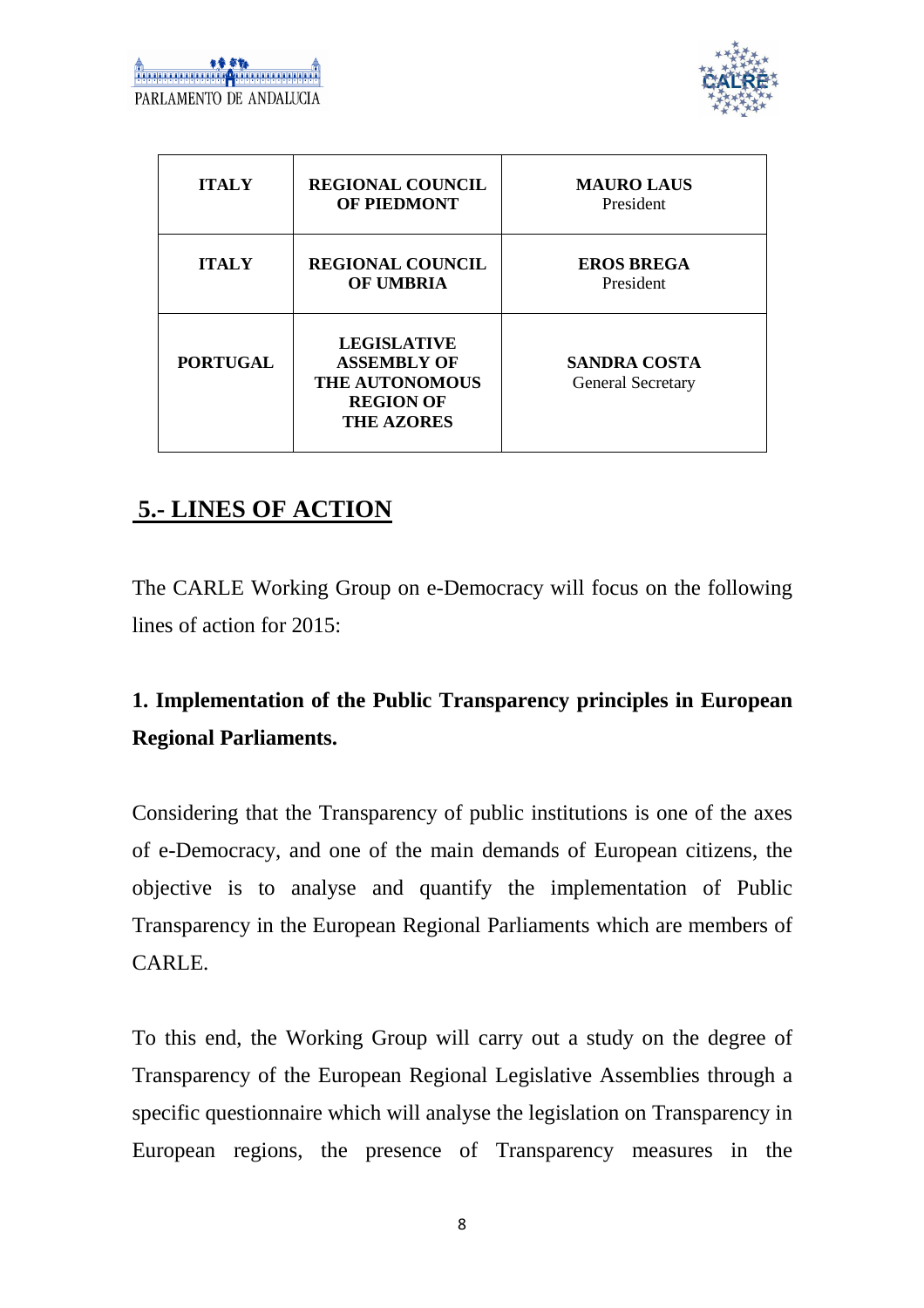

regulations of European Regional Parliaments, and the application of the regulations regarding Transparency by such means as access to public information or active publicity (communication, management, personnel tools, etc.).

The objective is to outline the shape of Transparency in European Regional Legislative Assemblies, to have a basic document to follow up this issue over the next few years, and to provide advice or guidance to European Regional Parliaments starting to implement Transparency and e-Democracy measures.

## **2. Follow-up of the implementation and evolution of e-Democracy in European Regional Parliaments.**

Following the example of the 2013 and 2014 editions, this year, a new "Report on Good Practice and Innovative Projects for e-Democracy in the CARLE Parliaments" will be drawn up.

A questionnaire will be sent to all European Regional Legislative Assemblies members of CARLE to quantify the implementation of e-Democracy in their parliaments, with a focus on the Information, e-Consultation, e-Participation, and e-Voting phases.

The answers to the questionnaires will be compiled and processed by the Andalusian Parliament and the preliminary results and conclusions of the report will be presented during the meeting of the Working Group on e-Democracy to be held in Seville next June, so that the rest of the group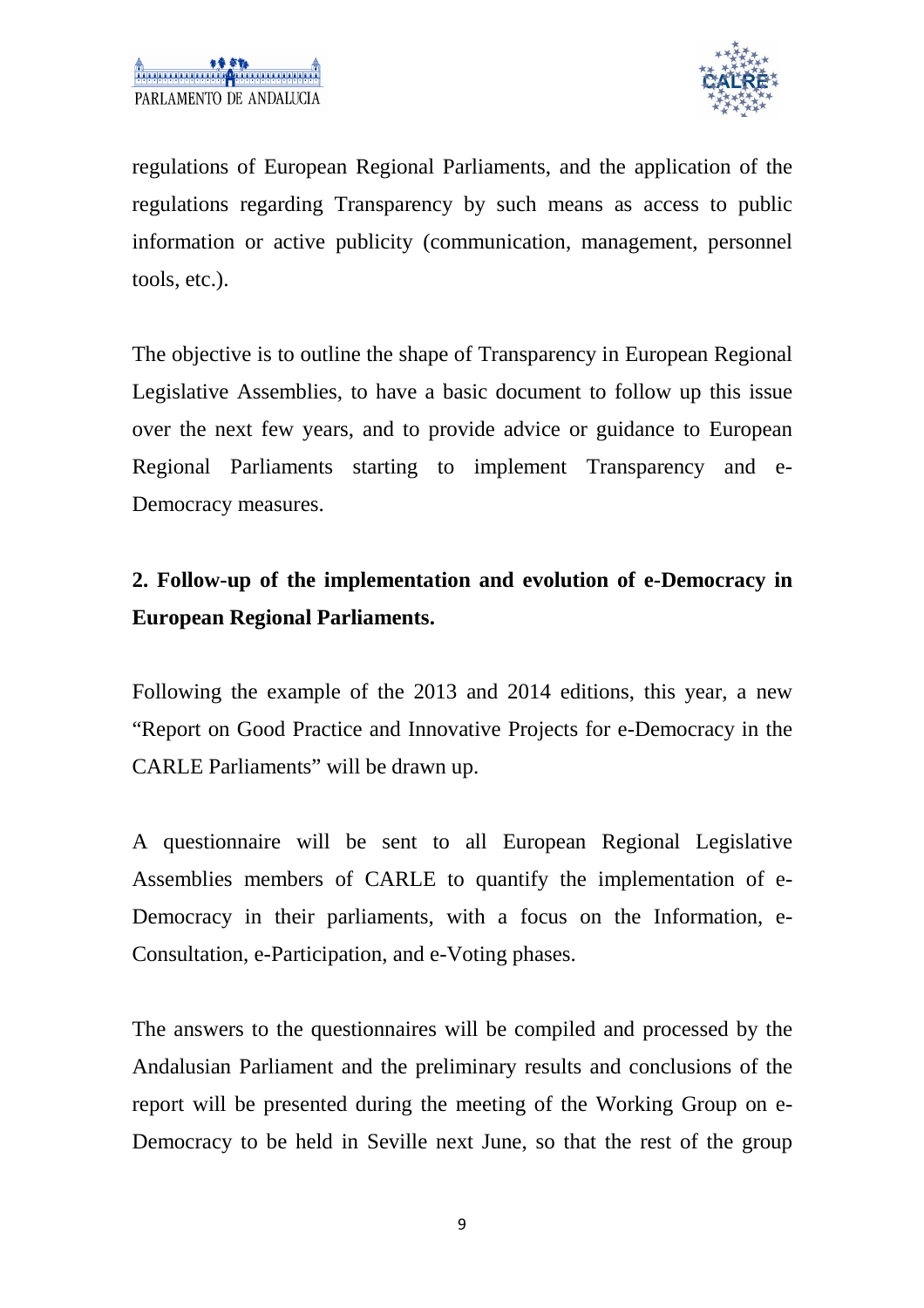

members may bring in their contributions. The final result, together with the study on Transparency, will be presented at the CARLE Plenary Assembly.

# **3. Creation of inter-parliamentary and academic networks for sharing good practices in Transparency and e-Democracy.**

Beyond the task of the Working Group, the aim is to set up collaboration networks that will last over time within CARLE, and will allow further and deeper Transparency and e-Democracy, two major elements of the 21<sup>st</sup> century Democracy.

3.1. Inter-parliamentary collaboration network.

The goal is to achieve the networking of the European Regional Parliaments which, this year, are taking part in the Working Group on e-Democracy, as a first step towards creating collaboration networks between the CARLE Parliaments in the coming years.

The aim of this inter-parliamentary network is to create a common space for sharing good practice and working documents, and/or for communicating problems or doubts, among other issues. Thus, the parliaments could provide advice each other, and facilitate mutual learning.

To this end, collaboration networks will be put in place between the professionals responsible for each area involved in the e-Democracy and Transparency processes: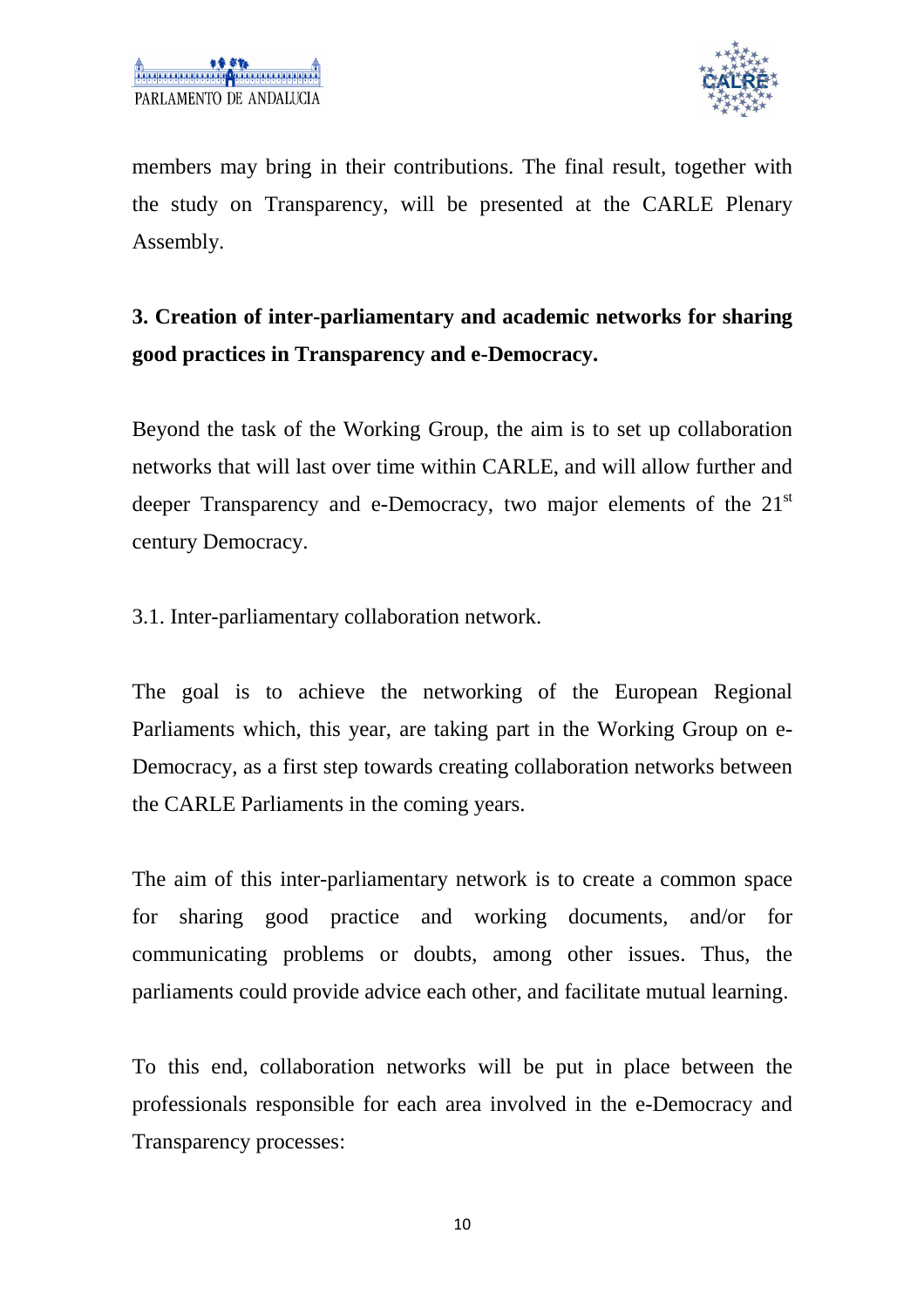

- Cabinet of the Presidency, with the head of the Cabinet as a reference.
- Legal Counsel, with the head of all the Parliament or Assembly Counsellors as a reference.
- Communication, Social networks and Participation
- Transparency

3.2. Collaboration network with the universities and experts in the field.

To create a continuous link with University research groups and experts in the field in order to collaborate in the implementation and development of the e-Democracy techniques, through collaboration agreements, seminars, videoconferences, etc.

3.3. Meeting of the Working Group on e-Democracy

All the members of the Working Group on e-Democracy will share their work during the seminar to be held at the Andalusian Parliament next June. As in previous meetings, the work reports will be presented, proposals for good practices will be submitted, and experts in the field will make their contribution.

**4. Proposal for strategies to recover citizens' trust in public institutions, specifically in regional parliaments; to foster participation and involve young people in democratic processes.**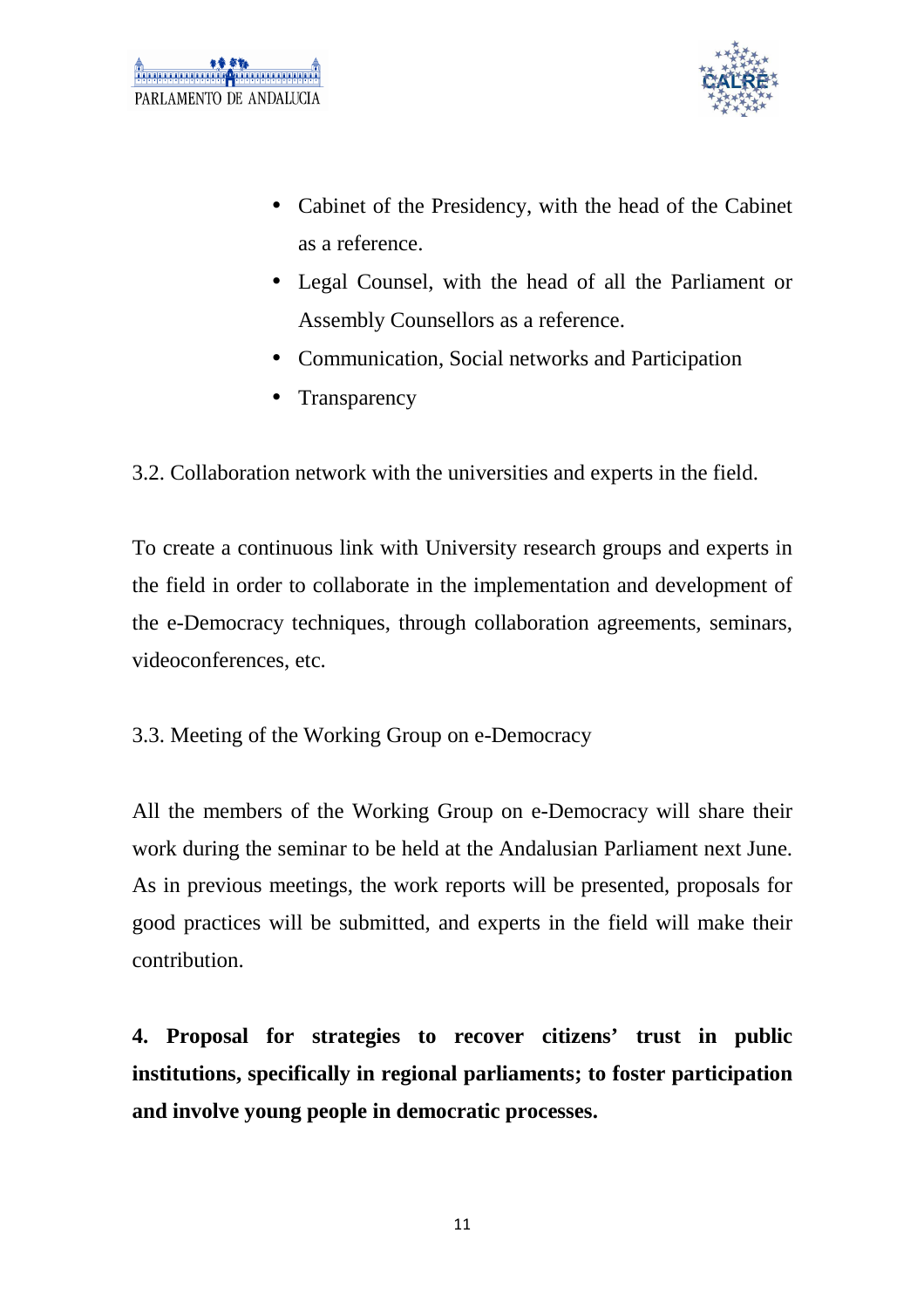

Based on the conclusions of the above studies and of the shared good practices, a final document will be drawn up with recommendations and/or strategies to meet one of the main objectives of the Working Group: to recover the citizens' trust in public institutions, and particularly in European Regional Parliaments.

A document including, in this regard, the current strengths and weaknesses of European Regional Legislative Assemblies which would offer concrete proposals and ideas to improve interaction with the citizens, and their participation in the institutions and, particularly, to attract the youngest people to democratic processes.

That document, together with the above-mentioned documents on Transparency and e-Democracy, will be presented as a joint report by the Working Group on e-Democracy at the CARLE Plenary Assembly

#### **6.- ACTION SCHEDULE**

The action schedule of the CARLE Working Group on e-Democracy is as follows:

**8 November 2014:** Appointment of Mr. Manuel Gracia Navarro, president of the Andalusian Parliament, as coordinator, for the third consecutive year, of the CARLE Working Group on e-Democracy for the 2015 Plenary Assembly of Santiago de Compostela (Spain).